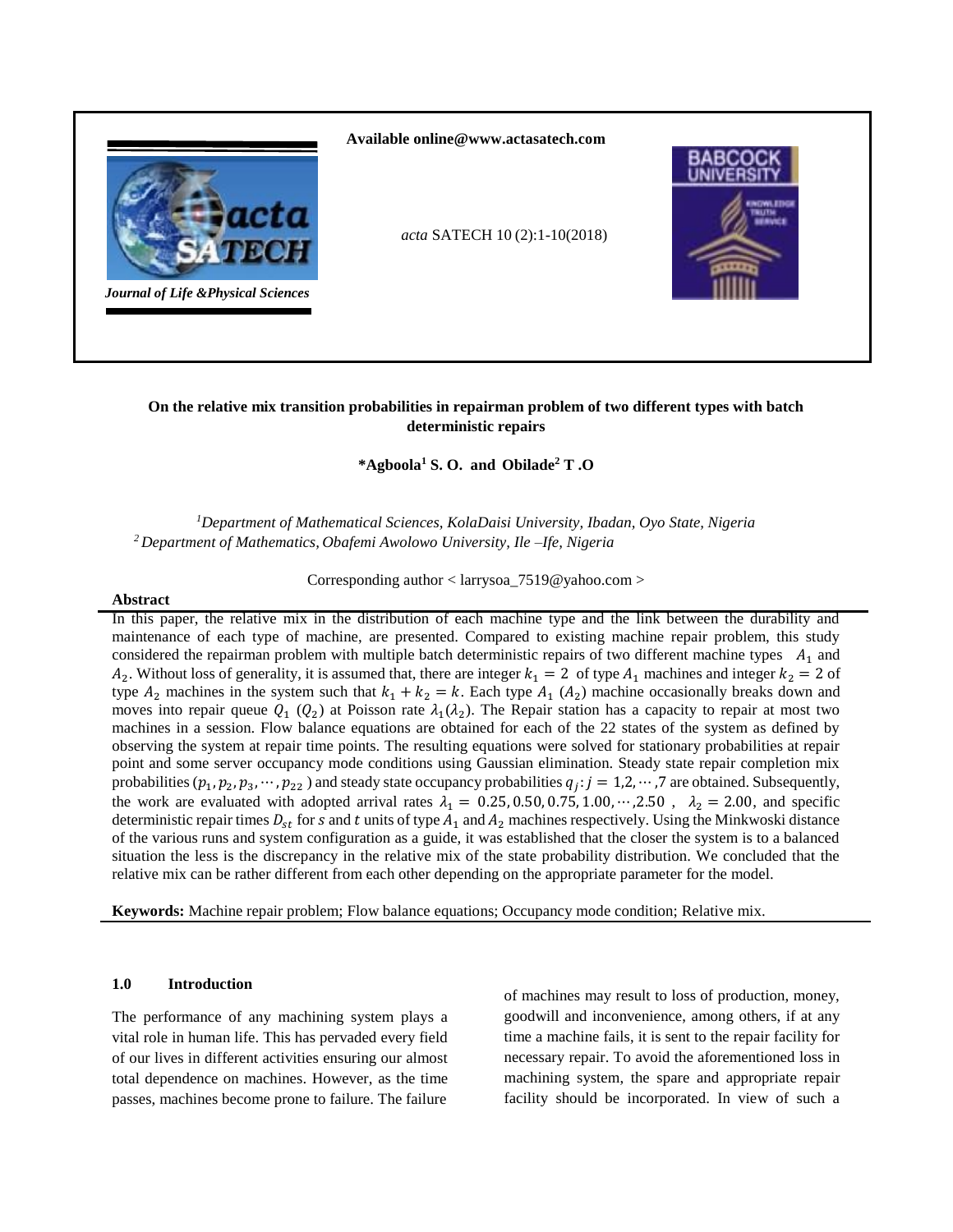design, the standby units play an important role - so that the machining system may keep working to provide the desired grade of service at all times. If a machine fails, an available standby unit replaces it and the failed machine is sent for immediate repair. A standby unit may be cold standby type which has zero failure rate. It may also be warm standby that has nonzero failure rate . Today's machining systems are highly sophisticated and complex. They comprise a number of complicated parts. Failure of any part(s) or whole machine directly affects the service system being sought. Thus, a machining system can be out of order at any stage or can have different reasons or models for its failure.

#### **Notation**

 $A_i$ : Machine type i, i=1,2.

 $n_i$ : The number of failed units of  $A_i$  *i* = 1,2 machines on the repair queue.

 $k_i$ : Total number of  $A_i$   $i = 1,2; k_1 + k_2 = k$ .

 $Q_i$ : Repair queue of  $A_i$ .

 $D_{st}$ : Constant deterministic time taking if there is s type of  $A_1$  and t of type  $A_2$ : s, t  $\epsilon Z^+$ .

 $n_i^*$ : The number of failed units of  $A_i$  i = 1,2 machines at the feasible state

 $\lambda_i$ : Failure rate of type  $A_i$ :  $i = 1,2$  machines.

 $\mu_i$ : Repair rate of type  $A_i$ :  $i = 1,2$  machines.

 $P_n$ : Probability that there are *n* failed units present in the system in steady state

 $k$ : Total number of machines in the system

### **2.0 Mathematical model**

Consider a closed system of  $k$  machines that are either working or under repairs.

Suppose there are integer  $k_1$  type  $A_1$  machines and integer  $k_2$  type  $A_2$  machines in the system such that  $k_1 + k_2 = k$ . Suppose each type  $A_1$  machine occasionally breaks down and moves into repair queue  $Q_1$  at Poisson rate  $\lambda_1$ . Suppose also that each type  $A_2$ machine occasionally breaks down and moves into repair queue  $Q_2$  at Poisson rate  $\lambda_2$ . The Repair station has a capacity to repair at most two machines in a

session. Subject to the availability of machine on the repair queues, the repair manager may pick the two for repairs from  $Q_1$  or the two from  $Q_2$ . It may also choose to pick one from either  $Q_1$  and  $Q_2$ . The random number of machine chosen from  $Q_1$  is given by the Binomial distribution  $B(2, \tau)$ , where  $\tau$  is the probability of randomly choosing a machine from  $Q_1$ . This is equivalent, from the point of view of choosing from  $Q_2$ , to the distribution  $B(2,1-\tau)$ , where  $1-\tau$ is the probability of randomly choosing a machine from  $Q_2$ . We assume that repair takes a constant deterministic time  $D_{11}$  if there is one of each machine type in repair. We also assume that repair takes a constant deterministic time  $D_{20}$  if the two machines are of type  $A_1$ . and repair take a constant deterministic time  $D_{02}$  if the two machines are of type  $A_2$ . In the event that only one queue is occupied, two of the machine types are served at  $D_{20}$  or  $D_{02}$  and each available machine for repair in  $Q_1$  or  $Q_2$  is served at constant time $D_{10}$  or  $D_{01}$  depending on which type is available or not available.

Our main interest is in the distribution of the mix in number of each of machine type on the repair queues. Noting that the system is not a straight forward Markovian system, we examine the distribution mix at repair completion times.

### **2.1 State definition**

Suppose  $(n_1, n_2, i)$  denotes the state that there are integer  $n_1$  type  $A_1$  machines and integer  $n_2$  type  $A_2$ machines on the repair queue at the moment just after a repair completion of type  $i, i = 0,1,2,3,4$  as discussed in (Baba, 2012)

Suppose  $p(n_1, n_2, i)$  denote the probability that there are integer  $n_1$  type  $A_1$  machines and integer  $n_2$  type  $A<sub>2</sub>$  machines on the repair queue at the moment just after a repair completion of type  $i, i = 0,1,2,3,4$ .

Let  $n = n_1 + n_2$ .

The symbol  $i$  takes the value of 0 if the repaired consists of one of the type  $A_1$  machine and one of the type  $A_2$  machines.

It takes the value 1 if two of the type  $A_1$  are repaired and the value 2 if two of the type  $A_2$  are repaired.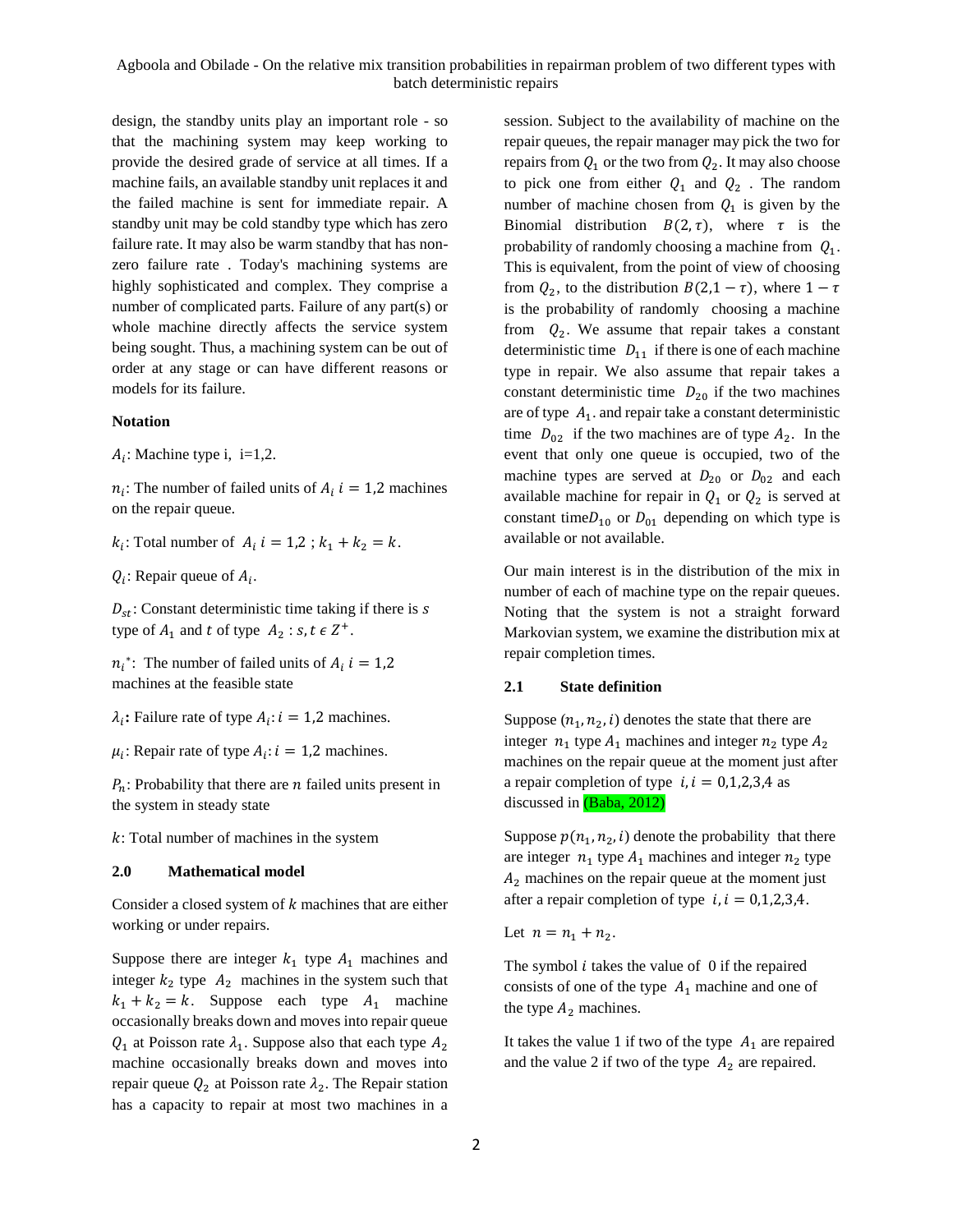It takes the value 3 if only one of type  $A_1$  is repaired and value 4 if only one of type  $A_2$  is repaired.

The schematic diagram to represent the Repairman Problem with Multiple Batch

# **2.2 Enumeration of states** (Obilade, 1990)

We note as follows:

$$
0 < n_1 < k_1 - 1 \text{ and } 0 < n_2 < k_2 - 1 \quad \text{if} \quad i = 0
$$
\n
$$
0 < n_1 < k_1 - 2 \text{ and } 0 < n_2 < k_2 \quad \text{if} \quad i = 1
$$
\n
$$
0 < n_1 < k_1 \text{ and } 0 < n_2 < k_2 - 2 \quad \text{if} \quad i = 2
$$
\n
$$
0 < n_1 < k_1 - 1 \text{ and } 0 < n_2 < k_2 \quad \text{if} \quad i = 3
$$
\n
$$
0 < n_1 < k_1 \text{ and } 0 < n_2 < k_2 - 1 \quad \text{if} \quad i = 4
$$

The total number of possible states is calculated as follows:

Deterministic Repairs is shown in Fig. 1:

$$
k_1k_2 + (k_1 - 1)(k_2 + 1) + (k_1 + 1)(k_2 - 1)
$$
  
+  $k_1(k_2 + 1) + (k_1 + 1)k_2$   
=  $5k_1k_2 + k_1 + k_2 - 2$ 

Thus, if  $k_1 = k_2 = 2$ , the total number of possible states is 22.

The chronological listing of the 22 possible states is given in Table 1 for the specific case of  $k_1 = k_2$  = 2. The table also contains the pseudonyms (Sharma, 2012):

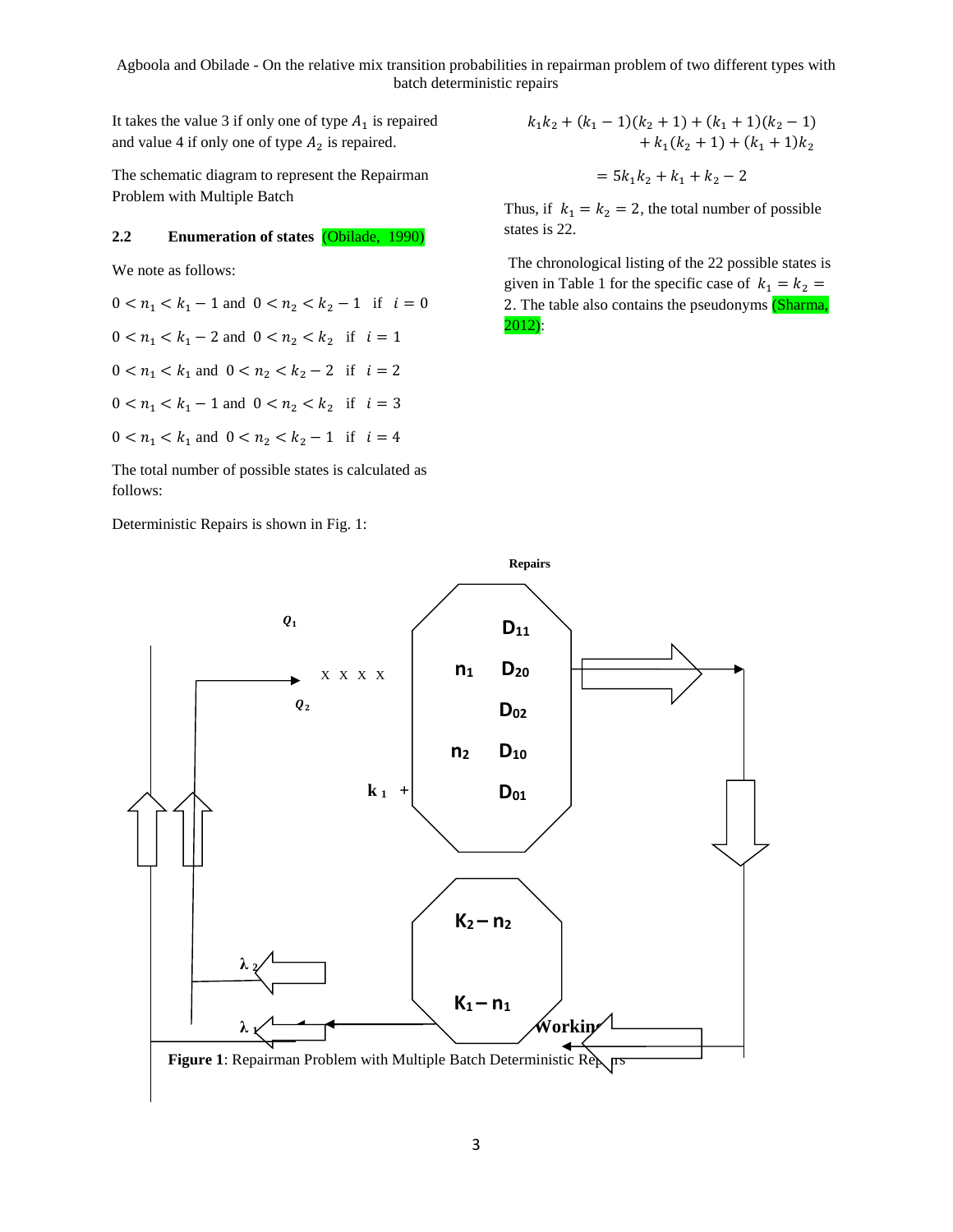| <b>States</b>                  | Pseudonyms       | <b>States</b> | Pseudonyms | <b>States</b>                                           | Pseudonyms |
|--------------------------------|------------------|---------------|------------|---------------------------------------------------------|------------|
| 000                            | $\bf{(1)}$       | 100           | (12)       | 0 <sub>2</sub><br>2                                     | (20)       |
| 001                            | (2)              | 102           | (13)       | $\mathbf{2}$<br>$\mathbf{0}$<br>$\overline{\mathbf{4}}$ | (21)       |
| $0\,0\,2$                      | (3)              | 103           | (14)       | 2<br>$\mathbf{1}$<br>-4                                 | (22)       |
| 003                            | $\left(4\right)$ | 104           | (15)       |                                                         |            |
| $0 \t0 \t4$                    | (5)              | 110           | (16)       |                                                         |            |
| 010                            | (6)              | 1 1 3         | (17)       |                                                         |            |
| $1\quad1$                      | (7)              | 14            | (18)       |                                                         |            |
| 013                            | (8)              | 1 2 3         | (19)       |                                                         |            |
| 014                            | (9)              |               |            |                                                         |            |
| 2 <sub>1</sub><br>$\mathbf{0}$ | (10)             |               |            |                                                         |            |
| 2 3<br>$\mathbf{0}$            | (11)             |               |            |                                                         |            |

| Table 1: The Chronological Order of the States for case $k_1 = k_2 = 2$ |  |  |
|-------------------------------------------------------------------------|--|--|
|-------------------------------------------------------------------------|--|--|

By way of example the state 0 2 3 (also called state 11) represents the state when there is no type  $A_1$ machine in repair but two type  $A_2$  machine in repair

.

immediately after the completion of only one type  $A_1$ machine

| <b>Table 2:</b> Feasible transition points from $(n_1; n_2; i)$ to $(n_1^*, n_2^*, j)$ for case $k_1 = k_2 = 2$ |  |  |  |
|-----------------------------------------------------------------------------------------------------------------|--|--|--|
| $\sqrt{1}$ $\sqrt{1}$ $\sqrt{1}$ $\sqrt{1}$                                                                     |  |  |  |

| (Jain et al, 2016)                                        |           |              |                |              |           |           |        |                         |                         |                  |                         |              |                  |              |                         |          |              |                         |                         |                |                         |                         |
|-----------------------------------------------------------|-----------|--------------|----------------|--------------|-----------|-----------|--------|-------------------------|-------------------------|------------------|-------------------------|--------------|------------------|--------------|-------------------------|----------|--------------|-------------------------|-------------------------|----------------|-------------------------|-------------------------|
|                                                           | $\bf{0}$  | $\mathbf{0}$ | 00             | 00           | $\bf{0}$  | $\bf{0}$  | 01     | 01                      | $\bf{0}$                | $\bf{0}$         | $\bf{0}$                | $\mathbf{1}$ | $\mathbf{1}$     | $\mathbf{1}$ | 10                      | 11       | $\mathbf{1}$ | 11                      | 1                       | 20             | 20                      | 21                      |
| $(n_1*,n_2*,j)$                                           | $\bf{0}$  | $\bf{0}$     | $\overline{2}$ | $\mathbf{3}$ | $\bf{0}$  | 1         | 1      | $\overline{\mathbf{3}}$ | 1                       | $\boldsymbol{2}$ | $\boldsymbol{2}$        | $\bf{0}$     | $\boldsymbol{0}$ | $\bf{0}$     | $\overline{\mathbf{4}}$ | $\bf{0}$ | $\mathbf{1}$ | $\overline{\mathbf{4}}$ | $\mathbf 2$             | $\overline{2}$ | $\overline{\mathbf{4}}$ | $\overline{\mathbf{4}}$ |
|                                                           | $\bf{0}$  | $\mathbf{1}$ |                |              | 4         | $\bf{0}$  |        |                         | $\overline{\mathbf{4}}$ | $\mathbf{1}$     | $\overline{\mathbf{3}}$ | $\bf{0}$     | $\boldsymbol{2}$ | 3            |                         |          | 3            |                         | $\overline{\mathbf{3}}$ |                |                         |                         |
|                                                           |           |              |                |              |           |           |        |                         |                         |                  |                         |              |                  |              |                         |          |              |                         |                         |                |                         |                         |
| $(n_1, n_2, i)$                                           |           |              |                |              |           |           |        |                         |                         |                  |                         |              |                  |              |                         |          |              |                         |                         |                |                         |                         |
| $\mathbf{0}$<br>$\bf{0}$<br>$\mathbf{0}$                  |           |              |                | $\ast$       | $\approx$ |           |        | $\ast$                  | $\ast$                  |                  | $\ast$                  |              |                  | $\ast$       | $\ast$                  |          | $\approx$    | $\ast$                  | $\ast$                  |                | $\approx$               | $\ast$                  |
| $\bf{0}$<br>1<br>0                                        |           |              |                | $\ast$       | $\ast$    |           |        | $\ast$                  | ∗                       |                  | $\ast$                  |              |                  | ∗            | $\ast$                  |          | $\approx$    | ∗                       | $\ast$                  |                | $\ast$                  | $\ast$                  |
| $\boldsymbol{2}$<br>$\mathbf{0}$<br>$\mathbf{0}$          |           |              |                | $\ast$       | $\ast$    |           |        | ∗                       | $\ast$                  |                  | $\ast$                  |              |                  | ∗            | $\ast$                  |          | $\approx$    | $\ast$                  | $\ast$                  |                | ∗                       | $\ast$                  |
| $\mathbf{3}$<br>$\bf{0}$<br>$\mathbf{0}$                  |           |              |                | $\approx$    | $\ast$    |           |        | ∗                       | ∗                       |                  | $\ast$                  |              |                  | ∗            | $\ast$                  |          | $\ast$       | $\approx$               | $\ast$                  |                | ∗                       | $\ast$                  |
| $\boldsymbol{4}$<br>$\bf{0}$<br>$\bf{0}$                  |           |              |                | $\ast$       | $\ast$    |           |        | $\approx$               | ∗                       |                  | $\ast$                  |              |                  | ∗            | $\ast$                  |          | $\ast$       | $\ast$                  | $\ast$                  |                | $\ast$                  | $\ast$                  |
| $\boldsymbol{0}$<br>$\bf{0}$<br>$\mathbf{1}$              |           |              |                |              | $\ast$    |           |        |                         | $\ast$                  |                  |                         |              |                  |              | $\ast$                  |          |              | $\ast$                  |                         |                | ∗                       | $\ast$                  |
| $\mathbf{1}$<br>$\bf{0}$<br>1                             |           |              |                |              | $\ast$    |           |        |                         | $\ast$                  |                  |                         |              |                  |              | $\ast$                  |          |              | $\ast$                  |                         |                | $\ast$                  | $\ast$                  |
| $\mathbf{3}$<br>$\bf{0}$<br>1                             |           |              |                |              | $\ast$    |           |        |                         | $\ast$                  |                  |                         |              |                  |              | $\ast$                  |          |              | $\approx$               |                         |                | ∗                       | $\ast$                  |
| $\overline{\mathbf{4}}$<br>$\mathbf{0}$<br>$\mathbf{1}$   |           |              |                |              | $\ast$    |           |        |                         | $\ast$                  |                  |                         |              |                  |              | $\ast$                  |          |              | $\ast$                  |                         |                | $\ast$                  | $\ast$                  |
| $\overline{2}$<br>1<br>$\mathbf{0}$                       |           |              | ∗              |              |           |           |        |                         |                         |                  |                         |              | ∗                |              |                         |          |              |                         |                         | $\approx$      |                         |                         |
| $\overline{\mathbf{3}}$<br>$\overline{2}$<br>$\mathbf{0}$ |           |              | ∗              |              |           |           |        |                         |                         |                  |                         |              | $\ast$           |              |                         |          |              |                         |                         | $\ast$         |                         |                         |
| $\bf{0}$<br>$\bf{0}$<br>1                                 |           |              |                | $\ast$       |           |           |        | $\ast$                  |                         |                  | $\ast$                  |              |                  | $\ast$       |                         |          | $\approx$    |                         | $\ast$                  |                |                         |                         |
| $\boldsymbol{2}$<br>$\bf{0}$<br>1                         |           |              |                | $\approx$    |           |           |        | ∗                       |                         |                  | $\ast$                  |              |                  | ∗            |                         |          | $\approx$    |                         | $\ast$                  |                |                         |                         |
| $\overline{\mathbf{3}}$<br>$\bf{0}$<br>1                  |           |              |                | $\ast$       |           |           |        | $\ast$                  |                         |                  | $\ast$                  |              |                  | $\ast$       |                         |          | $\ast$       |                         | $\ast$                  |                |                         |                         |
| $\overline{\mathbf{4}}$<br>$\bf{0}$<br>1                  |           |              |                | ∗            |           |           |        | $\ast$                  |                         |                  | $\ast$                  |              |                  | $\ast$       |                         |          | $\ast$       |                         | $\ast$                  |                |                         |                         |
| $\bf{0}$<br>1<br>1                                        | $\ast$    |              |                |              |           | $\ast$    |        |                         |                         |                  |                         | $\ast$       |                  |              |                         | ∗        |              |                         |                         |                |                         |                         |
| $\overline{\mathbf{3}}$<br>1<br>1                         | $\ast$    |              |                |              |           | $\ast$    |        |                         |                         |                  |                         | $\ast$       |                  |              |                         | $\ast$   |              |                         |                         |                |                         |                         |
| $\overline{\mathbf{4}}$<br>1<br>1                         | $\approx$ |              |                |              |           | $\ast$    |        |                         |                         |                  |                         | ∗            |                  |              |                         | ∗        |              |                         |                         |                |                         |                         |
| $\boldsymbol{2}$<br>3<br>1                                |           |              |                |              |           | $\approx$ |        |                         |                         |                  |                         |              | $\ast$           |              |                         | ∗        |              |                         |                         | ∗              |                         |                         |
| $\boldsymbol{2}$<br>$\overline{2}$<br>$\mathbf{0}$        |           | $\approx$    |                |              |           |           | $\ast$ |                         |                         | $\ast$           |                         |              |                  |              |                         |          |              |                         |                         |                |                         |                         |
| 4<br>$\overline{2}$<br>$\mathbf{0}$                       |           | $\approx$    |                |              |           |           | $\ast$ |                         |                         | $\ast$           |                         |              |                  |              |                         |          |              |                         |                         |                |                         |                         |
| 4<br>$\boldsymbol{2}$<br>1                                |           |              |                |              |           |           | $\ast$ |                         |                         | $\ast$           |                         | $\ast$       |                  |              |                         | ∗        |              |                         |                         |                |                         |                         |

Table 2 gives the feasible transition points. By way of illustration, transition into state 0 2 3 is possible

from 0 0 0, 0 0 1, 0 0 2, 0 0 3, 0 0 4 as well as 1 0 0, 1 0 2, 1 0 3 and 1 0 4. The same way, a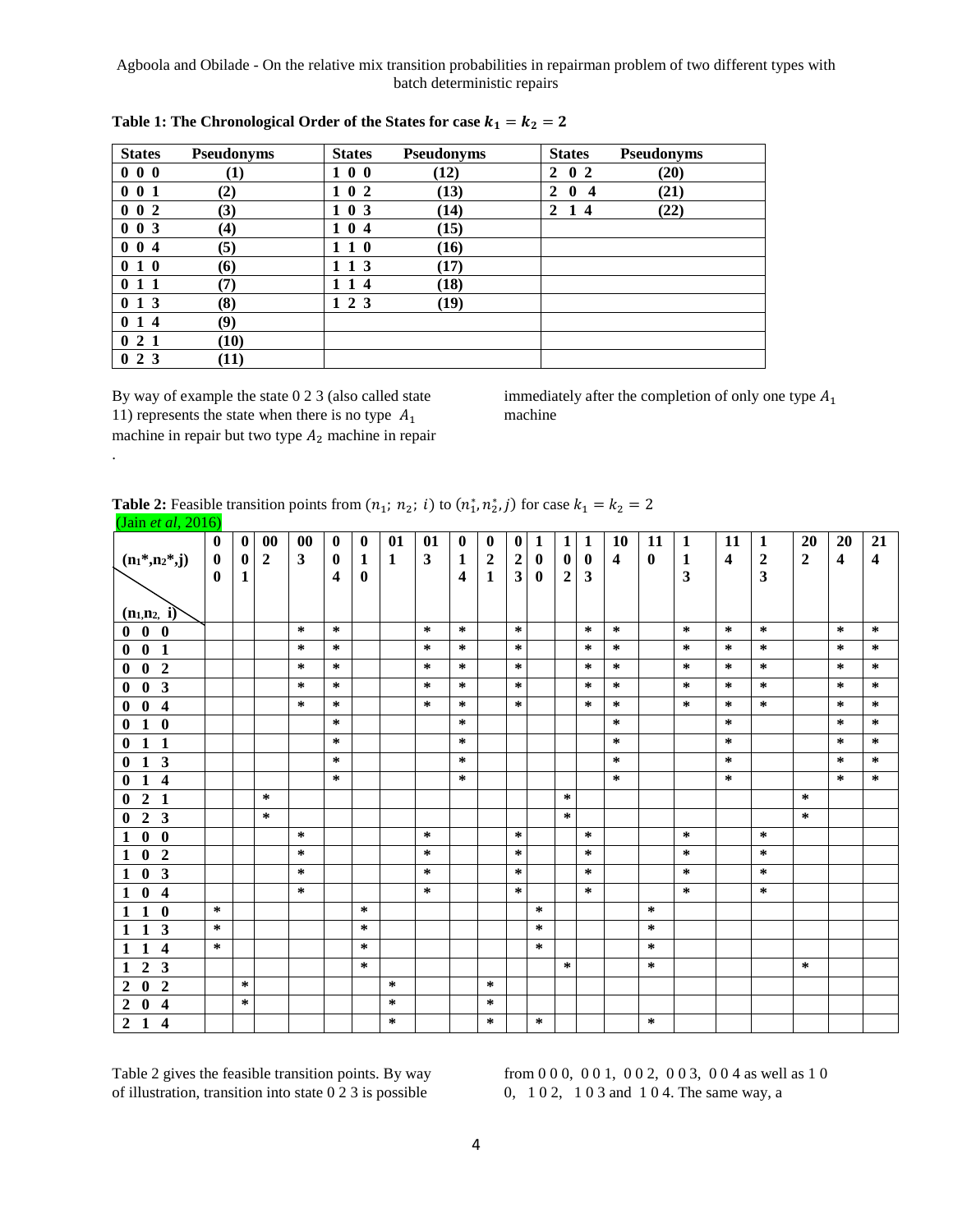transition from state 0 2 3 may led into 0 0 2, 1 0 2 and 2 0 2 only.

We present two samples of transition probabilities from each state  $(n_1; n_2; i)$  into the feasible state  $(n_1^*, n_2^*, j)$  out of 22 as follows:

# **2.3 Sample Transit Problem**

From state 000, we can move into the following destination states with the attached probabilities (Dewilde, 2013):

$$
0 0 3 := \frac{\lambda_1}{\lambda} [\exp(-\lambda_1 D_{10})] [\exp(-\lambda_2 D_{10})]
$$
  
\n
$$
1-- 0 0 4 := \frac{\lambda_2}{\lambda} [\exp(-\lambda_1 D_{01})] [\exp(-\lambda_2 D_{01})]
$$
  
\n
$$
1-- 0 1 3 := \frac{\lambda_1}{\lambda} [\lambda_2 D_{10} \exp(-\lambda_2 D_{10})] [\exp(-\lambda_1 D_{10})]
$$
  
\n
$$
1-- 0 1 4 := \frac{\lambda_2}{\lambda} [1 - \exp(-\lambda_2 D_{01})] [\exp(-\lambda_1 D_{01})]
$$
  
\n
$$
1-- 0 2 3 := \frac{\lambda_1}{\lambda} [\lambda_1 D_{10} \exp(-\lambda_1 D_{10})] [1 - \exp(-\lambda_2 D_{10})]
$$
  
\n
$$
1-- 0 2 3 := \frac{\lambda_1}{\lambda} [\lambda_1 D_{10} \exp(-\lambda_1 D_{10})] [\exp(-\lambda_2 D_{10})]
$$
  
\n
$$
10 3 := \frac{\lambda_1}{\lambda} [1 - \exp(-\lambda_1 D_{10})] [\exp(-\lambda_2 D_{10})]
$$
  
\n
$$
11 0 4 := \frac{\lambda_2}{\lambda} [\lambda_1 D_{01} \exp(-\lambda_1 D_{01})] [\exp(-\lambda_2 D_{01})]
$$
  
\n
$$
11 1 3 := \frac{\lambda_1}{\lambda} [1 - \exp(-\lambda_1 D_{10})] [\lambda_2 D_{10} \exp(-\lambda_2 D_{10})]
$$
  
\n
$$
11 1 4 := \frac{\lambda_2}{\lambda} [\lambda_1 D_{01} \exp(-\lambda_1 D_{01})] [1 - \exp(-\lambda_2 D_{01})]
$$
  
\n
$$
11 2 3 := \frac{\lambda_1}{\lambda} [1 - \exp(-\lambda_1 D_{10})] [1 - \exp(-\lambda_2 D_{10})]
$$
  
\n
$$
11 2 3 := \frac{\lambda_2}{\lambda} [1 - \exp(-\lambda_1 D_{10})] [1 - \exp(-\lambda_2 D_{10})]
$$
  
\n
$$
11 2 0 4 := \frac{\lambda_2}{\lambda} [1 - \
$$

From state 0 1 0, we can move to the following destination states with the following attached probabilities.

 $---0$  0 4 :=  $[exp(-\lambda_1D_{01})][exp(-\lambda_2D_{01})]$  $---0$  1 4 :=  $\left[\exp(-\lambda_1D_{01})\right][1 - \exp(-\lambda_2D_{01})]$  $--- 1 0 4 := [\lambda_1 D_{01} \exp(-\lambda_1 D_{01})] [\exp(-\lambda_2 D_{01})]$  $--- 1 1 4 := [\lambda_1 D_{01} \exp(-\lambda_1 D_{01})][1 \exp(-\lambda_2D_{01})$ ]  $-$ ---2 0 4 := [1 – exp( $-\lambda_1 D_{10}$ )(1 +  $\lambda_1 D_{01})$ ][exp(- $\lambda_2 D_{01})$ ]  $--- 214 := [1 - \exp(-\lambda_1 D_{10})(1 + \lambda_1 D_{01})][1 \exp(-\lambda_2D_{01})$ ]

The same for states 0 1 1, 0 1 3 and 0 1 4.

# **2.4 System of linear equations for the transition probabilities for**  $k_1 = k_2 = 2$ **Notations**

We suppose the following notations:

$$
a_{ij} = \exp(-\lambda_1 D_{ij})
$$

$$
b_{ij} = \exp(-\lambda_2 D_{ij})
$$
  
\nWith  $ij \in \{((1, 1), (2, 0), (1, 0), (0, 1), (0, 2)\}$   
\n**(Jain *et al.*, 2014)**  
\nthe flow balance equations for the system are  
\ngenerally given as  
\n $p_1 = a_{11}b_{11}(p_{16} + p_{17} + p_{18})$   
\n $p_2 = b_{20}(p_{20} + p_{21})$   
\n $p_3 = a_{02}(p_{10} + p_{11})$   
\n $p_4 = a_{10}b_{10}[\frac{\lambda_1}{\lambda}(p_1 + p_2 + p_3 + p_4 + p_5) + (p_{12} + p_{13} + p_{14} + p_{15})]$   
\n $p_5 = \frac{\lambda_2}{\lambda}a_{01}b_{01}(p_1 + p_2 + p_3 + p_4 + p_5) +$   
\n $a_{22}b_{22}(p_6 + p_7 + p_8 + p_9)$   
\n $p_6 = a_{11}(1 - b_{11})(p_{16} + p_{17} + p_{18}) + \frac{1}{2}a_{11}p_{19}$   
\n $p_7 = \lambda_2D_{20}b_{20}(p_{20} + p_{21}) + \frac{1}{2}b_{20}p_{22}$   
\n $p_8 = a_{10}\lambda_2D_{10}b_{10}[\frac{\lambda_1}{\lambda}(p_1 + p_2 + p_3 + p_4 + p_5) +$   
\n $(p_{12} + p_{13} + p_{14} + p_{15})]$   
\n $p_9 = a_{01}(1 - b_{01})[(p_1 + p_2 + p_3 + p_4 + p_5) +$   
\n $(p_6 + p_7 + p_8 + p_9)]$   
\n $p_9 = a_{01}(1 - \lambda_2b_{10}D_{10}b_{10})[\frac{\lambda_1}{\lambda}(p_1 + p_2 + p_3 +$   
\n $(p_6 + p_7 + p_8 + p_9)]$   
\n $p_{10} = (1 - b_{20} - \lambda_2D_{20}b_{20})(p$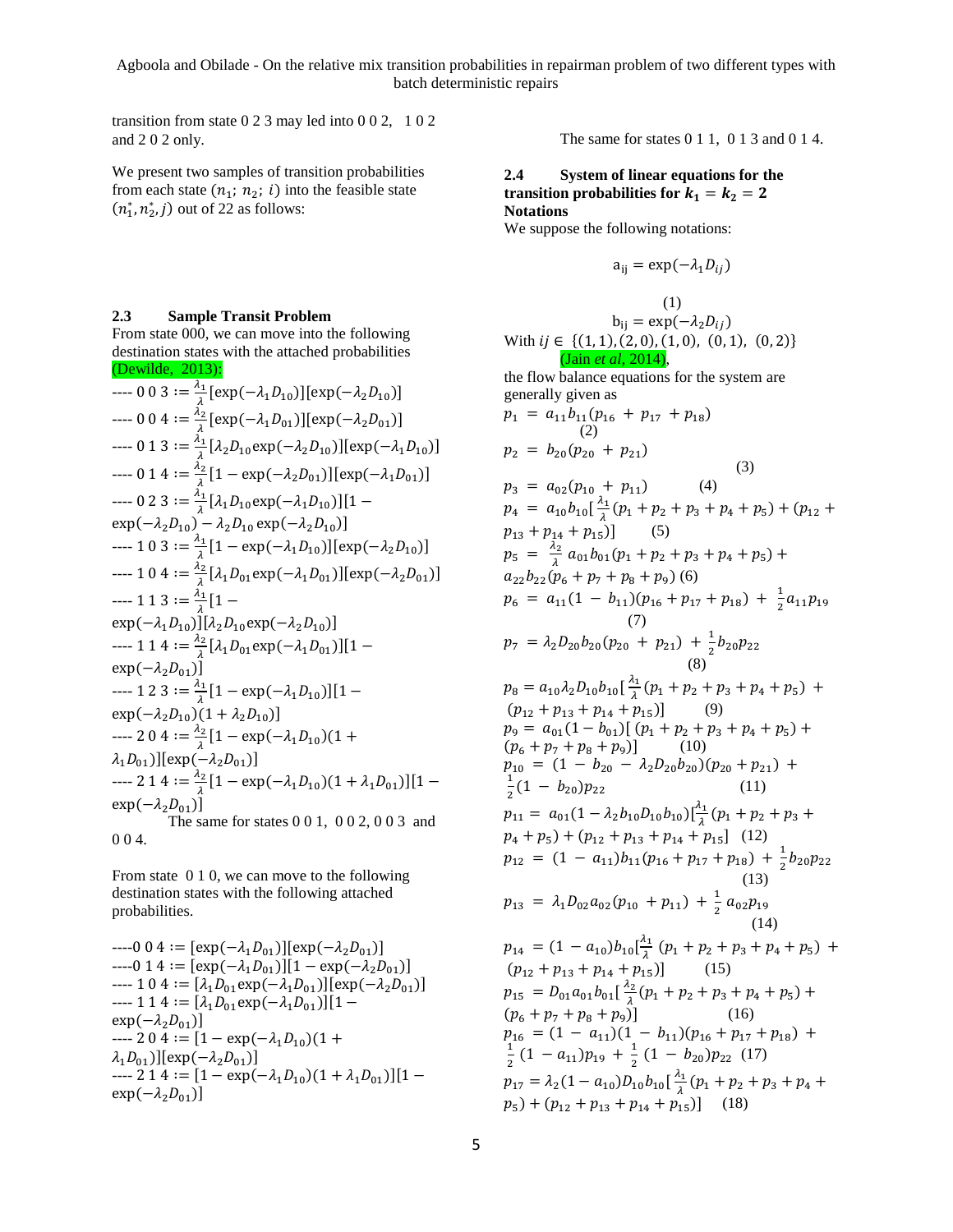$$
p_{18} = \lambda_1 (1 - b_{01}) D_{01} a_{01} \left[ \frac{\lambda_2}{\lambda} (p_1 + p_2 + p_3 + p_4 + p_5) + (p_6 + p_7 + p_8 + p_9) \right] \qquad (19)
$$
  
\n
$$
p_{19} = (1 - a_{10}) (1 - b_{10} - \lambda_2 D_{10} b_{10}) \left[ \frac{\lambda_1}{\lambda} (p_1 + p_2 + p_3 + p_4 + p_5) + (p_{12} + p_{13} + p_{14} + p_{15}) \right]
$$
  
\n
$$
p_{20} = (1 - a_{02} - \lambda_1 D_{02} a_{02}) (p_{10} + p_{11}) + \frac{1}{2} (1 - a_{02}) p_{19} \qquad (21)
$$

 $p_{21} = b_{01}(1 - a_{01} - \lambda_1 D_{01} a_{01})\left[\frac{\lambda_2}{\lambda}\right]$  $\frac{12}{\lambda}(p_1 + p_2 +$  $p_3 + p_4 + p_5$  +  $(p_6 + p_7 + p_8 + p_9)$  (22)  $p_{22} = (1 - b_{01})(1 - a_{01} - \lambda_1 D_{01} a_{01})\left[\frac{\lambda_2}{\lambda}\right]$  $\frac{1}{\lambda}(p_1 +$  $p_2 + p_3 + p_4 + p_5$  +  $(p_6 + p_7 + p_8 + p_9)$ ]

(23)

where, as expected of probabilities,

$$
p_1 + p_2 + p_3 + p_4 + \cdots + p_{22} = 1
$$

Let  $q_1$  denotes probability of repair queue being empty immediately following a completion of repair. i.e. no unit under repairs (all are working),

Therefore

$$
q_1 = p_1 + p_2 + p_3 + p_4 + p_5 \quad \dots \dots \dots (24)
$$
  
\n
$$
q_2 = p_6 + p_7 + p_8 + p_9 \quad \dots \dots \dots (25)
$$
  
\n
$$
q_3 = p_{10} + p_{11} \quad \dots \dots \dots (26)
$$
  
\n
$$
q_4 = p_{12} + p_{13} + p_{14} + p_{15} \quad (27)
$$
  
\n
$$
q_5 = p_{16} + p_{17} + p_{18} \quad \dots (28)
$$
  
\n
$$
q_6 = p_{20} + p_{21} \quad \dots \dots \dots (29)
$$
  
\n
$$
q_7 = p_{19} + p_{22} \quad \dots \dots \dots (30)
$$

of course,  $q_7$  denotes the probability of repair queue

being occupied by three units of

machines, one of type  $A_1$  and two of type  $A_2$  or two

of type  $A_1$  and one of type  $A_2$ . The flow balance

equations for the system are generally given by:

Summing Equations  $(2), \cdots$ ,  $(6)$ , we have:

$$
\begin{aligned}\n\frac{\lambda_1}{\lambda} D_{10} b_{10} b_{10} + \frac{\lambda_2}{\lambda} a_{01} b_{01} - 1] q_1 + a_{01} b_{01} q_2 + a_{02} q_3 + a_{10} b_{10} q_4 + a_{11} b_{11} q_5 + b_{20} q_6 = 0\n\end{aligned}
$$

#### (31)

Similarly, summing Equations  $(7)$ ,  $\dots$ ,  $(10)$ , we have:  $\left[\frac{\lambda_1}{2}\right]$  $\frac{\lambda_1}{\lambda}$   $a_{10}\lambda_2 D_{10}b_{10} + \frac{\lambda_2}{\lambda}$  $\frac{a_2}{\lambda} a_{01}(1 - b_{01})]q_1 + [a_{01}(1 (b_{01})-1]q_2 + a_{10}\lambda_2D_{10}b_{10}q_4 + a_{11}(1-\$  $(b_{11})q_5 + \lambda_2 D_{20}b_{20}q_6 = [a_{11}p_{19} + b_{02}p_{22}]$ (32)

Similarly, summing Equations  $(11)$  and  $(12)$ , we have:

$$
\frac{\lambda_1}{\lambda}a_{10}(1 - b_{10} - \lambda_2 D_{10}b_{10})q_1 - q_3 + a_{10}(1 - b_{10} - \lambda_2 D_{10}b_{10})q_4 + (1 - b_{20} - \lambda_2 D_{20}b_{20})q_6 = -\frac{1}{2}[1 - b_{20}]p_{22}
$$
\n(33)

Similarly, summing Equations  $(13)$ ,  $\dots$ ,  $(16)$ , we have:

$$
\left[\frac{\lambda_1}{\lambda}(1 - a_{10})b_{10} + \frac{\lambda_2}{\lambda}D_{01}a_{01}b_{01}\lambda_1\right]q_1 +
$$
  
\n
$$
\lambda_1 D_{01}a_{01}b_{01}q_2 + \lambda_1 D_{02}a_{02}q_3 + \left[(1 - a_{10})b_{10} - 1\right]q_4 + (1 - a_{11})b_{11}q_5 = 0
$$
  
\n(34)  
\nSimilarly, summing Equations (17), ..., (19), we have:  
\n
$$
\left[\frac{\lambda_1}{\lambda}(1 - a_{10})\lambda_2D_{10}b_{10} + \frac{\lambda_2}{\lambda}(1 - b_{01})\lambda_1D_{01}a_{01}\right]q_1 + (1 - b_{01})\lambda_2D_{01}a_{01}q_2 +
$$
  
\n
$$
(1 - a_{10})\lambda_2D_{10}b_{10}q_4 + (1 - a_{11})(1 - b_{11})q_5 = -\frac{1}{2}\left[(1 - a_{11})p_{19} + (1 - b_{20})p_{22}\right]
$$

$$
(35)
$$

Similarly, summing Equations  $(20), \dots, (23)$ , we have:

$$
\begin{aligned}\n&\left[\frac{\lambda_1}{\lambda}(1-a_{10})(1-\lambda_2 b_{10}D_{10}b_{10}) + \frac{\lambda_2}{\lambda}b_{01}(1 - a_{01} - \lambda_1 D_{01}a_{01})\right]q_1 + [1 - a_{01} - \lambda_1 D_{01}a_{01}]q_2 + (1 - a_{02} - \lambda_1 D_{02}a_{02})q_3 \\
&+ (1 - a_{10})(1 - \lambda_2 b_{10}D_{10}b_{10})q_4 - q_6 = [1 - \frac{1}{2} + \frac{a02}{2}]p_{19} + p_{22} \qquad (36)\n\end{aligned}
$$

The normalizing equation is given as :

 $q_1 + q_2 + q_3 + q_4 + q_5 + q_6 + p_{19} + p_{22} =$  $1 \t(37)$ 

### **3.0 Numerical illusration**

Equations (31) to (37) are amenable to solution by

the Gaussian elimination method

and other methods for solving a system of equation. Adopting some realistic values (Table 3) for the parameter as relevant to the application discussed in

(Kleinrock, 1980), it is fairly straight forward to obtain the results given on Table 4 and 5 for the steady states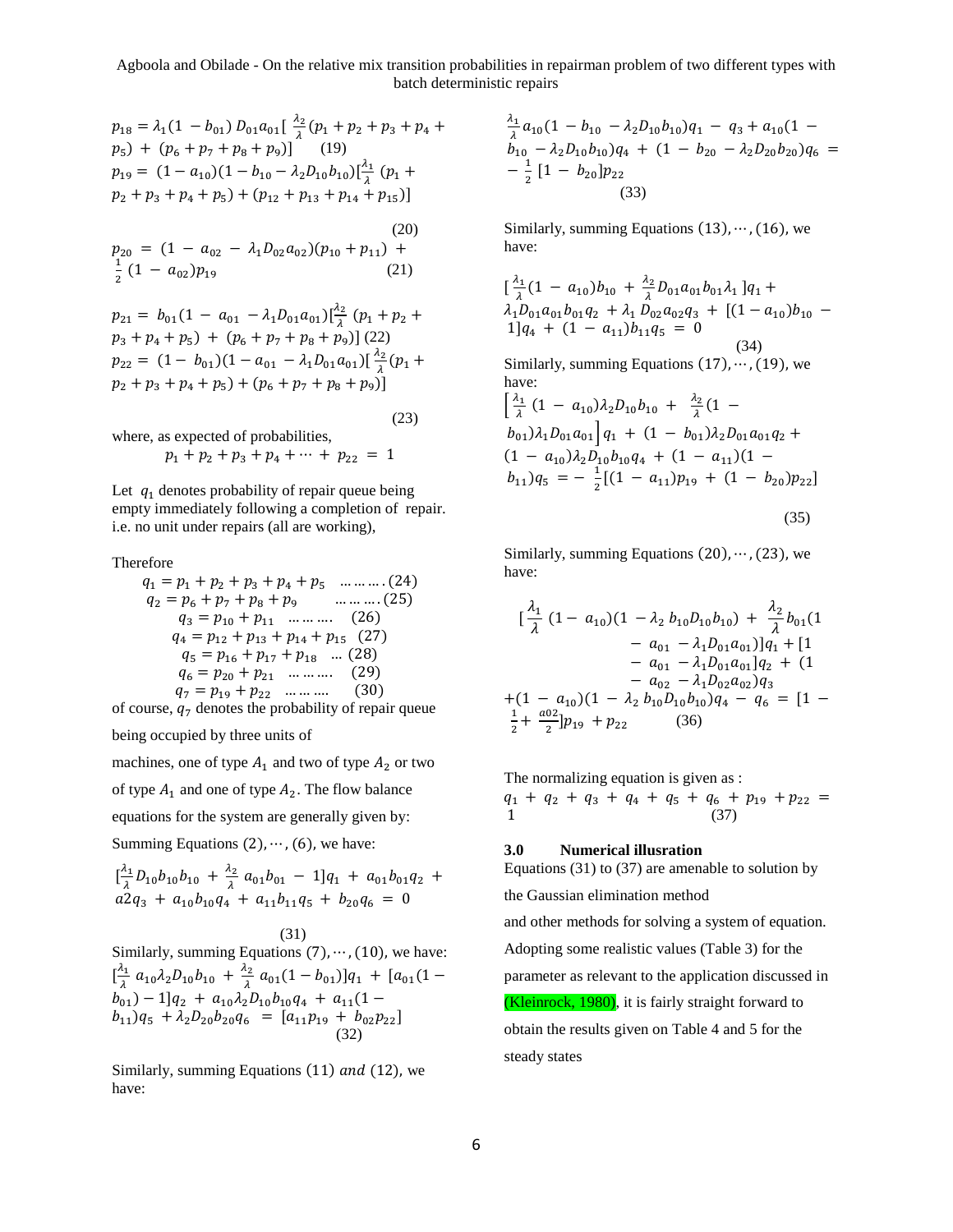probabilities  $p_i$  and occupancy probabilities  $q_i$ respectively. A close look at Table 3 will

identify Run 8 has one with a balanced breakdown rates for the two machine types.

| <b>Runs</b>             | $\lambda_1$ | $\lambda_2$    | $D_0$           | $D_1$           | $D_2$           | $\pmb{D}_{11}$          | $\bm{D}_{22}$   |
|-------------------------|-------------|----------------|-----------------|-----------------|-----------------|-------------------------|-----------------|
|                         |             |                |                 |                 |                 |                         |                 |
| $\mathbf{1}$            | 0.25        | $\overline{2}$ | 11              | $\overline{9}$  | 10              | $\overline{\mathbf{5}}$ | $\overline{6}$  |
|                         |             |                | $\overline{60}$ | $\overline{60}$ | $\overline{60}$ | $\overline{60}$         | $\overline{60}$ |
|                         |             |                |                 |                 |                 |                         |                 |
| $\overline{2}$          | 0.50        | $\overline{2}$ | 11              | $\overline{9}$  | 10              | $\overline{5}$          | $\overline{6}$  |
|                         |             |                | $\overline{60}$ | $\overline{60}$ | $\overline{60}$ | $\overline{60}$         | $\overline{60}$ |
| $\overline{\mathbf{3}}$ | 0.75        | $\overline{2}$ | 11              | $\overline{9}$  | 10              | $\overline{5}$          | $\overline{6}$  |
|                         |             |                | $\overline{60}$ | $\overline{60}$ | $\overline{60}$ | $\overline{60}$         | $\overline{60}$ |
|                         |             |                |                 |                 |                 |                         |                 |
| $\overline{\mathbf{4}}$ | 1.00        | $\overline{2}$ | <b>11</b>       | $\overline{9}$  | $\overline{10}$ | $\overline{5}$          | $\overline{6}$  |
|                         |             |                | $\overline{60}$ | $\overline{60}$ | $\overline{60}$ | $\overline{60}$         | $\overline{60}$ |
|                         |             |                |                 |                 |                 |                         |                 |
| $\overline{5}$          | 1.25        | $\overline{2}$ | 11              | $\overline{9}$  | 10              | $\overline{\mathbf{5}}$ | $\overline{6}$  |
|                         |             |                | $\overline{60}$ | $\overline{60}$ | 60              | $\overline{60}$         | $\overline{60}$ |
|                         |             |                |                 |                 |                 |                         |                 |
| $\overline{6}$          | 1.50        | $\overline{2}$ | $\overline{11}$ | $\overline{9}$  | <b>10</b>       | $\overline{\mathbf{5}}$ | $\overline{6}$  |
|                         |             |                | $\overline{60}$ | $\overline{60}$ | $\overline{60}$ | $\overline{60}$         | $\overline{60}$ |
|                         |             |                |                 |                 |                 |                         |                 |
| $\overline{7}$          | 1.75        | $\overline{2}$ | 11              | $\overline{9}$  | 10              | $\overline{\mathbf{5}}$ | $6\overline{6}$ |
|                         |             |                | $\overline{60}$ | $\overline{60}$ | $\overline{60}$ | $\overline{60}$         | 60              |
|                         |             |                |                 |                 |                 |                         |                 |
| 8                       | 2.00        | $\overline{2}$ | <b>11</b>       | $\overline{9}$  | <b>10</b>       | $\overline{5}$          | $\overline{6}$  |
|                         |             |                | $\overline{60}$ | $\overline{60}$ | $\overline{60}$ | $\overline{60}$         | $\overline{60}$ |
|                         |             |                |                 |                 |                 |                         |                 |
| $\overline{9}$          | 2.25        | $\overline{2}$ | 11              | $\overline{9}$  | 10              | $\overline{5}$          | 6               |
|                         |             |                | $\overline{60}$ | $\overline{60}$ | $\overline{60}$ | $\overline{60}$         | $\overline{60}$ |
|                         |             |                |                 |                 |                 |                         |                 |
| $\overline{10}$         | 2.50        | $\overline{2}$ | 11              | $\overline{9}$  | <b>10</b>       | $\overline{\mathbf{5}}$ | $\overline{6}$  |
|                         |             |                | $\overline{60}$ | $\overline{60}$ | $\overline{60}$ | $\overline{60}$         | $\overline{60}$ |
|                         |             |                |                 |                 |                 |                         |                 |

# **Table 3: Parameters Values Adopted for Various Runs**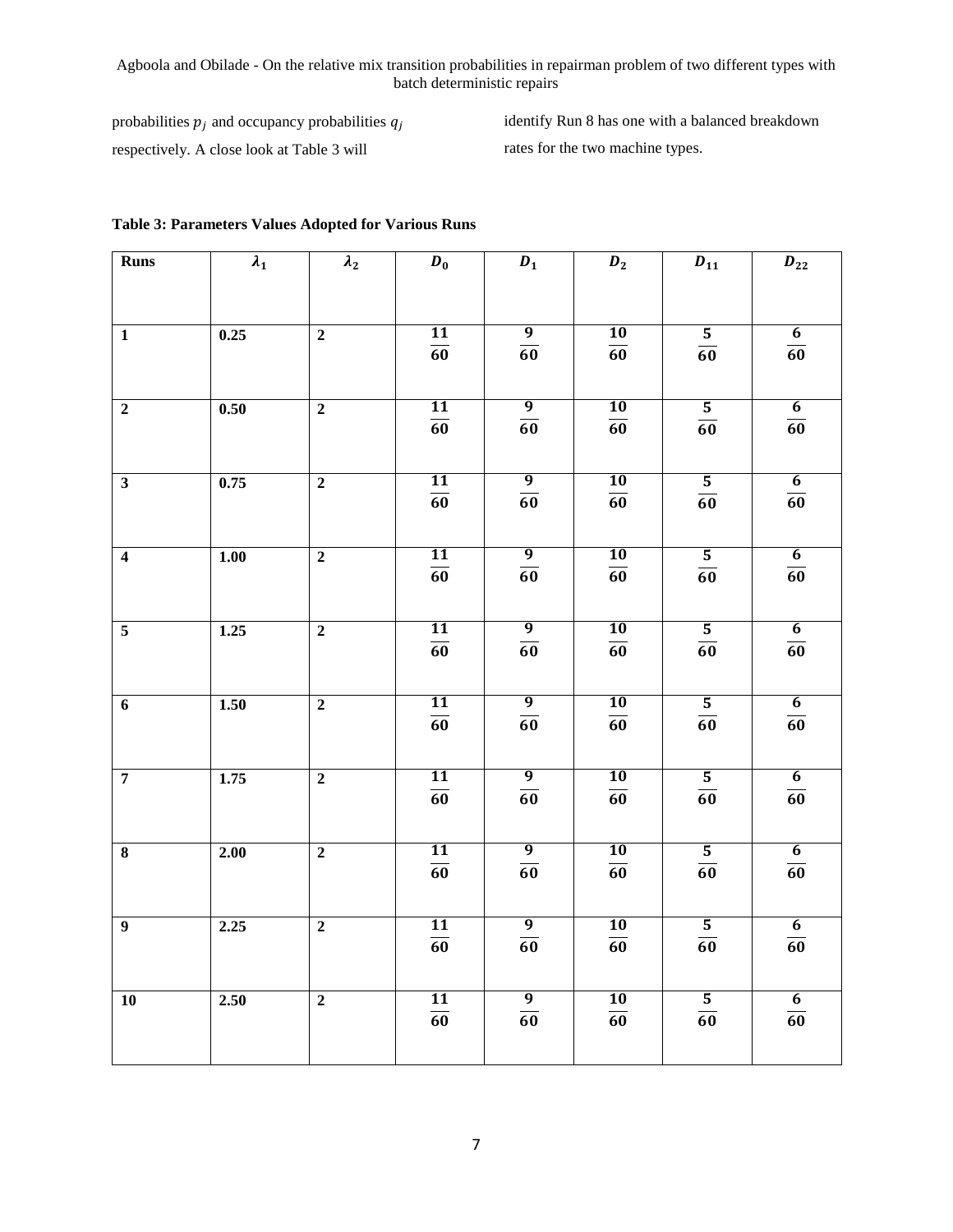| Down shares, $\tau_i = 1$ , 2 and Minkwosi distance of a balanced system as discussed in (Agboola, 2016)<br>Steady State Probabilities, $(p_1, p_2, \dots, p_n)$ for States at Repair Completion for Case |                              |                                |                      |                                    |                    |                                        |                                    |                      |                                        |                         |                      |                         |                                 |                     |                                        |                                    |                                     |                                     |                             |                   |                  |              |                                |
|-----------------------------------------------------------------------------------------------------------------------------------------------------------------------------------------------------------|------------------------------|--------------------------------|----------------------|------------------------------------|--------------------|----------------------------------------|------------------------------------|----------------------|----------------------------------------|-------------------------|----------------------|-------------------------|---------------------------------|---------------------|----------------------------------------|------------------------------------|-------------------------------------|-------------------------------------|-----------------------------|-------------------|------------------|--------------|--------------------------------|
|                                                                                                                                                                                                           |                              |                                | $(k_1 = k_2 = 2)$    |                                    |                    |                                        |                                    |                      |                                        |                         |                      |                         |                                 |                     |                                        |                                    |                                     |                                     |                             |                   |                  |              |                                |
| $\mathbf R$                                                                                                                                                                                               | $p_1$                        | $\boldsymbol{p}_2$             | $\boldsymbol{p}_3$   | $p_{4}$                            | $p_5$              | $p_{6}$                                | $p_7$                              | $p_8$                | $\boldsymbol{p_9}$                     | $p_{10}$                | $p_{11}$             |                         | $p_{12}$ $p_{13}$               |                     |                                        |                                    | $p_{14}$ $p_{15}$ $p_{16}$ $p_{17}$ | $p_{18}$                            |                             | $p_{19}$ $p_{20}$ | $p_{21}$         | $p_{22}$     | M                              |
| u<br>$\mathbf n$                                                                                                                                                                                          |                              |                                |                      |                                    |                    |                                        |                                    |                      |                                        |                         |                      |                         |                                 |                     |                                        |                                    |                                     |                                     |                             |                   |                  |              | .D                             |
| $\overline{1}$                                                                                                                                                                                            | $\ast$                       | $\mathbf{0}$ .                 | $\mathbf{0}$ .       | $\boldsymbol{0}$ .                 | $\boldsymbol{0}$ . | $\boldsymbol{0}$ .                     | $\mathbf{0}$ .                     | $\mathbf{0}$ .       | $\mathbf{0}$ .                         | 0.0                     | $\mathbf{0}$ .       | $\mathbf{0}$ .          | $\mathbf{0}$ .                  | $\mathbf{0}$ .      | $\mathbf{0}$ .                         | $\mathbf{0}$ .                     | 0.0                                 | $\mathbf{0}$ .                      | $\ast\ast$                  | 0.0               | 0.0              | 0.0          | $\boldsymbol{0}$ .             |
|                                                                                                                                                                                                           | 0.                           | 1                              | 07                   | $\bf{0}$                           | 1                  | $\boldsymbol{0}$                       | $\boldsymbol{0}$                   | 00                   | $\boldsymbol{0}$                       | 06                      | 00                   | 0                       | 00                              | 0                   | $\bf{0}$                               | $\boldsymbol{0}$                   | $\bf{00}$                           | 00                                  | $\mathbf{0}$ .              | 00                | 00               | 00           | $\boldsymbol{2}$               |
|                                                                                                                                                                                                           | 1<br>9                       | 3<br>5                         | 41<br>00             | 1<br>8                             | 7<br>6             | 8<br>6                                 | 4<br>0                             | 31<br>37             | 3<br>9                                 | 74<br>56                | 02<br>76             | 0<br>9                  | 30<br>90                        | 0<br>$\bf{0}$       | $\mathbf{3}$<br>5                      | 3<br>5                             | 06<br>6                             | 09<br>79                            | 00<br>00                    | 06<br>53          | 05<br>57         | 01<br>3      | 3<br>3                         |
|                                                                                                                                                                                                           | 4                            | $\overline{\mathbf{3}}$        | $\overline{2}$       | 8                                  | 8                  | $\bf{0}$                               | 5                                  | 5                    | 1                                      |                         | 6                    | 1                       | 3                               | 7                   | 3                                      | 3                                  |                                     | 0                                   | 05                          | 5                 |                  |              | 0                              |
|                                                                                                                                                                                                           | $\mathbf{2}$                 | 1                              |                      | 3                                  | 7                  | 5                                      | 9                                  |                      | 6                                      |                         |                      | 1                       |                                 | 0                   | 7                                      | 7                                  |                                     |                                     | 8                           |                   |                  |              | 5                              |
| $\overline{2}$                                                                                                                                                                                            | 8<br>$\ast$                  |                                |                      |                                    |                    | 4                                      | 3                                  |                      |                                        |                         |                      | 3                       |                                 | 8                   | 4                                      | 4                                  |                                     |                                     | $***$                       |                   |                  |              |                                |
|                                                                                                                                                                                                           | 0.                           | $\mathbf{0}$ .<br>$\mathbf{1}$ | $\mathbf{0}$ .<br>04 | 0.<br>$\boldsymbol{0}$             | 0.<br>$\mathbf{1}$ | $\boldsymbol{0}$ .<br>$\boldsymbol{0}$ | $\mathbf{0}$ .<br>$\boldsymbol{0}$ | $\mathbf{0}$ .<br>01 | $\mathbf{0}$ .<br>$\boldsymbol{0}$     | 0.0<br>06               | $\mathbf{0}$ .<br>00 | $\boldsymbol{0}$ .<br>0 | $\boldsymbol{0}$ .<br>$\bf{00}$ | $\mathbf{0}$<br>0   | $\boldsymbol{0}$ .<br>$\boldsymbol{0}$ | $\mathbf{0}$ .<br>$\boldsymbol{0}$ | 0.0<br>$\bf{00}$                    | $\mathbf{0}$ .<br>$\boldsymbol{00}$ | $\boldsymbol{0}$ .          | 0.0<br>00         | 0.0<br>00        | 0.0          | 0.<br>1                        |
|                                                                                                                                                                                                           | 1                            | $\overline{\mathbf{c}}$        | 67                   | 6                                  | 4                  | 8                                      | 3                                  | 04                   | 3                                      | $\overline{\mathbf{4}}$ | 09                   | 1                       | 39                              | $\boldsymbol{0}$    | $\mathbf 2$                            | $\overline{\mathbf{c}}$            | 44                                  | 16                                  | 00                          | 17                | 18               | $00\,$       | 7                              |
|                                                                                                                                                                                                           | 8                            | 8                              | 2                    | $\boldsymbol{2}$                   | 4                  | $\boldsymbol{2}$                       | 8                                  |                      | $\overline{2}$                         |                         | 1                    | 8                       |                                 | 4                   | 8                                      | 8                                  |                                     |                                     | 00                          |                   |                  | 04           | 4                              |
|                                                                                                                                                                                                           | 7<br>$\mathbf{2}$            |                                |                      | $\mathbf{2}$                       |                    |                                        | 4                                  |                      |                                        |                         |                      |                         |                                 | 7                   | 7                                      | 7                                  |                                     |                                     | 39                          |                   |                  |              | 7<br>1                         |
| $\overline{\mathbf{3}}$                                                                                                                                                                                   | $\ast$                       | $\mathbf{0}$ .                 | $\boldsymbol{0}$ .   | 0.                                 | 0.                 | $\boldsymbol{0}$ .                     | $\boldsymbol{0}$ .                 | $\mathbf{0}$ .       | $\mathbf{0}$ .                         | 0.0                     | $\mathbf{0}$ .       | $\boldsymbol{0}$ .      | $\mathbf{0}$ .                  | $\mathbf{0}$ .      | $\mathbf{0}$ .                         | $\mathbf{0}$ .                     | 0.0                                 | 0.                                  | $\mathbf{0}$ .              | 0.0               | 0.0              | $***$        | $\mathbf{0}$                   |
|                                                                                                                                                                                                           | 0.                           | 1                              | 03                   | $\bf{0}$                           | $\mathbf{1}$       | $\boldsymbol{0}$                       | $\boldsymbol{0}$                   | 01                   | $\boldsymbol{0}$                       | 05                      | 00                   | $\boldsymbol{0}$        | 00                              | 0                   | $\boldsymbol{0}$                       | $\bf{0}$                           | 01                                  | $\boldsymbol{00}$                   | 00                          | 00                | $\bf{00}$        | 0.0          | 1                              |
|                                                                                                                                                                                                           | 1<br>7                       | 2<br>$\boldsymbol{0}$          | 37<br>$\mathbf{2}$   | 9<br>3                             | 1<br>5             | 7<br>9                                 | 3<br>6                             | 56                   | $\boldsymbol{2}$<br>5                  | 99                      | 13<br>8              | 2<br>6                  | 43                              | 1<br>$\bf{0}$       | $\boldsymbol{2}$<br>3                  | 2<br>3                             | 01                                  | 19                                  | 00<br>89                    | 28                | 33               | $00\,$<br>07 | 3<br>$\bf{0}$                  |
|                                                                                                                                                                                                           | 9                            | 3                              |                      | 9                                  | 1                  | $\overline{\mathbf{4}}$                | $\boldsymbol{2}$                   |                      | 4                                      |                         |                      | 4                       |                                 | 6                   |                                        |                                    |                                     |                                     |                             |                   |                  | 4            | 8                              |
|                                                                                                                                                                                                           | 1                            |                                |                      |                                    |                    |                                        | 1                                  |                      | 7                                      |                         |                      | 2                       |                                 |                     |                                        |                                    |                                     |                                     |                             |                   |                  |              | 1                              |
| $\overline{\mathbf{4}}$                                                                                                                                                                                   | 5<br>$\ast$                  | 0.                             | $\mathbf{0}$ .       | 0.                                 | 0.                 | 0.                                     | 0.                                 | $\mathbf{0}$ .       | 8<br>$\boldsymbol{0}$ .                | 0.0                     | $\boldsymbol{0}$ .   | $\boldsymbol{0}$ .      | $\boldsymbol{0}$ .              | $\mathbf{0}$ .      | $\boldsymbol{0}$ .                     | $\mathbf{0}$ .                     | 0.0                                 | 0.                                  | $\boldsymbol{0}$ .          | 0.0               | 0.0              | $***$        | 0.                             |
|                                                                                                                                                                                                           | 0.                           | 1                              | 02                   | $\mathbf{1}$                       | $\bf{0}$           | $\boldsymbol{0}$                       | $\boldsymbol{0}$                   | 01                   | $\boldsymbol{0}$                       | 05                      | $00\,$               | 0                       | $\bf{00}$                       | 0                   | $\boldsymbol{0}$                       | $\pmb{0}$                          | 01                                  | $\boldsymbol{00}$                   | 00                          | 00                | $\bf{00}$        | 0.0          | $\mathbf{1}$                   |
|                                                                                                                                                                                                           | 1                            | $\mathbf{1}$                   | 29                   | $\mathbf{1}$                       | 9                  | 7                                      | 3                                  | 67                   | $\boldsymbol{2}$                       | 98                      | 14                   | 3                       | 54                              | $\mathbf{1}$        | $\boldsymbol{2}$                       | $\overline{2}$                     | 45                                  | 20                                  | 01                          | 48                | 53               | $00\,$       | 3                              |
|                                                                                                                                                                                                           | 7<br>0                       | 4<br>6                         | 69                   | 8<br>4                             | $\mathbf{2}$<br>4  | 5<br>8                                 | 6<br>1                             |                      | 3<br>1                                 | 8                       | 7                    | 4<br>5                  | $\boldsymbol{4}$                | 5<br>1              | $\bf{0}$<br>9                          | $\bf{0}$<br>9                      |                                     | 3                                   | 28                          | 5                 | 98               | 12<br>5      | $\bf{0}$<br>1                  |
|                                                                                                                                                                                                           | 9                            | 9                              |                      | 0                                  | 6                  |                                        | 1                                  |                      | $\mathbf{1}$                           |                         |                      |                         |                                 | 8                   |                                        |                                    |                                     |                                     |                             |                   |                  |              | 4                              |
|                                                                                                                                                                                                           | 5                            |                                |                      | 1                                  |                    |                                        |                                    |                      | $\overline{2}$                         |                         |                      |                         |                                 |                     |                                        |                                    |                                     |                                     |                             |                   |                  |              |                                |
| 5                                                                                                                                                                                                         | $\ast$<br>0.                 | $\mathbf{0}$ .<br>1            | $\mathbf{0}$ .<br>01 | $\boldsymbol{0}$ .<br>$\mathbf{1}$ | 0.<br>$\bf{0}$     | $\mathbf{0}$ .<br>$\boldsymbol{0}$     | $\mathbf{0}$ .<br>$\boldsymbol{0}$ | $\mathbf{0}$ .<br>02 | $\boldsymbol{0}$ .<br>$\boldsymbol{0}$ | 0.0<br>05               | $\mathbf{0}$ .<br>00 | $\mathbf{0}$ .<br>0     | $\mathbf{0}$ .<br>00            | $\mathbf{0}$ .<br>0 | $\mathbf{0}$ .<br>$\bf{0}$             | $\mathbf{0}$ .<br>$\bf{0}$         | 0.0<br>02                           | $\mathbf{0}$ .<br>$\bf{00}$         | $\mathbf{0}$ .<br>$\bf{00}$ | 0.0<br>00         | 0.0<br>$\bf{00}$ | $***$<br>0.0 | $\boldsymbol{0}$ .<br>$\bf{0}$ |
|                                                                                                                                                                                                           | 1                            | 1                              | 38                   | $\mathbf{3}$                       | 7                  | 7                                      | 3                                  | 28                   | 1                                      | 51                      | 20                   | 4                       | 29                              | 2                   | 1                                      | 1                                  | 51                                  | 20                                  | 02                          | 49                | 60               | $00\,$       | 5                              |
|                                                                                                                                                                                                           | 6                            | 0                              | 6                    | 7                                  | 4                  | $\overline{c}$                         | 3                                  | 8                    | 6                                      | 1                       | $\overline{2}$       | 1                       | 8                               | 6                   | 4                                      | 4                                  | $\mathbf{2}$                        | 6                                   | 21                          | 37                | 7                | 13           | 9                              |
|                                                                                                                                                                                                           | 2<br>8                       | 7<br>6                         |                      | $\overline{c}$<br>9                | 4<br>4             | $\overline{c}$<br>1                    | $\boldsymbol{2}$<br>6              |                      | 4<br>8                                 |                         |                      | 9<br>7                  |                                 | 0                   | 8<br>9                                 | 8<br>9                             |                                     |                                     | 4                           |                   |                  | 4            | 2                              |
|                                                                                                                                                                                                           | 3                            |                                |                      |                                    |                    |                                        |                                    |                      |                                        |                         |                      |                         |                                 |                     |                                        |                                    |                                     |                                     |                             |                   |                  |              |                                |
| 6                                                                                                                                                                                                         | $\ast$                       | $\boldsymbol{0}$ .             | $\mathbf{0}$ .       | 0.                                 | 0.                 | $\mathbf{0}$ .                         | $\mathbf{0}$ .                     | $\mathbf{0}$ .       | $\mathbf{0}$ .                         | 0.0                     | $\boldsymbol{0}$ .   | $\mathbf{0}$ .          | $\mathbf{0}$ .                  | $\mathbf{0}$ .      | $\mathbf{0}$ .                         | $\mathbf{0}$ .                     | 0.0                                 | 0.                                  | $\boldsymbol{0}$ .          | 0.0               | 0.0              | $***$        | $\boldsymbol{0}$ .             |
|                                                                                                                                                                                                           | 0.                           | $\mathbf{1}$                   | $\boldsymbol{00}$    | 1                                  | $\bf{0}$           | $\bf{0}$                               | $\boldsymbol{0}$                   | 02<br>53             | $\boldsymbol{0}$                       | 05<br>37                | $\bf{00}$<br>22      | $\bf{0}$                | $\boldsymbol{00}$               | $\boldsymbol{0}$    | $\boldsymbol{0}$                       | $\boldsymbol{0}$                   | 03<br>37                            | $\bf{00}$                           | $\bf{00}$<br>02             | $\bf{00}$<br>53   | $\bf{00}$<br>75  | 0.0          | $\boldsymbol{0}$               |
|                                                                                                                                                                                                           | 1<br>5                       | $\boldsymbol{0}$<br>8          | 62<br>44             | 4<br>7                             | 6<br>3             | 6<br>8                                 | 3<br>$\boldsymbol{2}$              | 1                    | 1<br>4                                 | $\boldsymbol{2}$        | 31                   | 4<br>9                  | 16<br>77                        | 3<br>4              | 1<br>$\boldsymbol{2}$                  | 1<br>2                             |                                     | 21<br>25                            | 97                          | 42                | 74               | 00<br>16     | 4<br>$\boldsymbol{0}$          |
|                                                                                                                                                                                                           | 4                            | $\boldsymbol{0}$               |                      | 6                                  | 9                  | 7                                      | 4                                  |                      | $\mathbf{1}$                           |                         |                      | 0                       |                                 | 6                   | 8                                      | 8                                  |                                     | 4                                   | 1                           |                   |                  | 8            | 9                              |
|                                                                                                                                                                                                           | 9                            | 7                              |                      | 7                                  | 9                  | $\boldsymbol{2}$                       | 6                                  |                      | $\overline{7}$                         |                         |                      | 8                       |                                 | 7                   | $\boldsymbol{0}$                       | $\bf{0}$                           |                                     |                                     |                             |                   |                  |              | $\mathbf{1}$                   |
| $\overline{7}$                                                                                                                                                                                            | 1<br>0.                      |                                | $\mathbf{0}$ .       | 7<br>$\ast$                        | 8<br>0.            | 4<br>$\boldsymbol{0}$ .                | 8<br>0.                            | $\mathbf{0}$ .       | $\boldsymbol{0}$ .                     | 0.0                     | $\boldsymbol{0}$ .   | $\mathbf{0}$ .          | $\mathbf{0}$ .                  | $\mathbf{0}$ .      | $\boldsymbol{0}$ .                     | $\boldsymbol{0}$ .                 | 0.0                                 | 0.                                  | $\boldsymbol{0}$ .          |                   | 0.0              | **           | 0.                             |
|                                                                                                                                                                                                           | 1                            | $\mathbf{0}$ .                 | 00                   | 0.                                 | $\bf{0}$           | $\boldsymbol{0}$                       | $\bf{0}$                           | 02                   | $\boldsymbol{0}$                       | 05                      | 00                   | 0                       | 00                              | 0                   | $\boldsymbol{0}$                       | $\bf{0}$                           | 04                                  | $\boldsymbol{00}$                   | $\boldsymbol{00}$           | 0.0               | $\bf{00}$        | 0.0          | $\boldsymbol{0}$               |
|                                                                                                                                                                                                           | 4                            | 1                              | 59                   | 1                                  | 5                  | 6                                      | 3                                  | 71                   | 1                                      | 28                      | 23                   | 5                       | 19                              | 4                   | 1                                      | 1                                  | 26                                  | 22                                  | 03                          | $00\,$            | 96               | 00           | $\mathbf{1}$                   |
|                                                                                                                                                                                                           | 7<br>$\overline{\mathbf{c}}$ | 0<br>6                         | 56                   | 6<br>3                             | 9<br>1             | 5<br>3                                 | 1<br>9                             | 75                   | 3<br>$\bf{0}$                          |                         | 95                   | 5<br>7                  | 75                              | 3<br>5              | 1<br>8                                 | 1<br>8                             | 7                                   | 91                                  | 76<br>1                     | 56<br>8           | 1                | 21<br>3      | 6<br>9                         |
|                                                                                                                                                                                                           | 5                            | 3                              |                      | $\boldsymbol{0}$                   | 2                  | 6                                      | 6                                  |                      | 9                                      |                         |                      | 7                       |                                 | 5                   | $\boldsymbol{2}$                       | $\boldsymbol{2}$                   |                                     |                                     |                             |                   |                  |              | 5                              |
|                                                                                                                                                                                                           | 8                            |                                |                      | 5                                  |                    |                                        |                                    |                      |                                        |                         |                      |                         |                                 |                     | 5                                      | 5                                  |                                     |                                     |                             |                   |                  |              |                                |

| Table 4: Steady State Probabilities, $p_j$ ; $j = 1, 2, \dots, 22$ Corresponding to Breaking |  |  |  |  |
|----------------------------------------------------------------------------------------------|--|--|--|--|
|----------------------------------------------------------------------------------------------|--|--|--|--|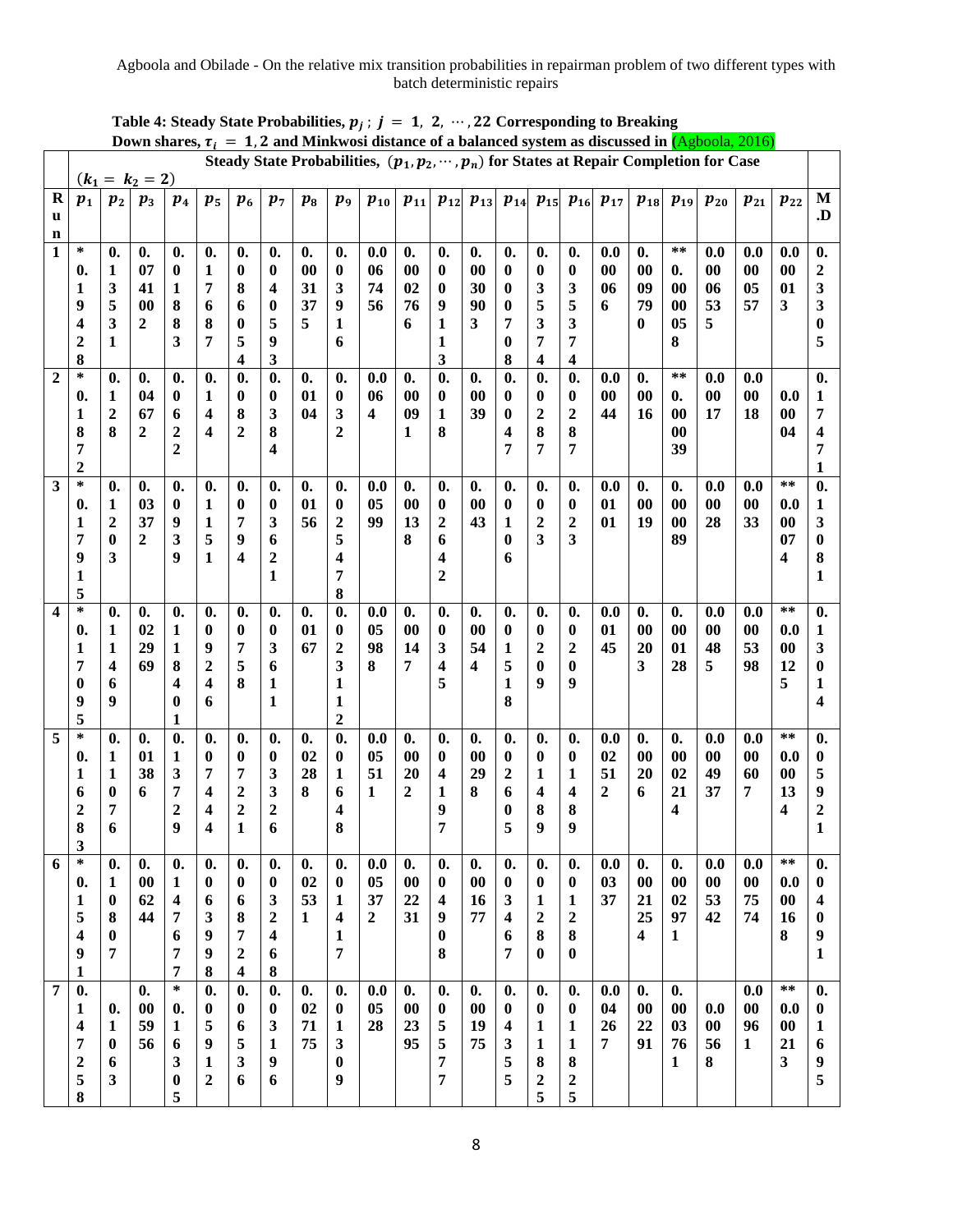| 8 | $\mathbf{0}$   |                | $\mathbf{0}$ . | ∗            | $\mathbf{0}$ . | $\mathbf{0}$ . | $\mathbf{0}$ . | $\mathbf{0}$ . | $\mathbf{0}$   | 0.0 | $\mathbf{0}$ . | $\mathbf{0}$ | $\mathbf{0}$   | $\mathbf{0}$ . | 0.             | $\mathbf{0}$ . | 0.0 | $\mathbf{0}$ | $\mathbf{0}$ . |           | 0.0 | $\ast\ast$              | $\mathbf{0}$ |
|---|----------------|----------------|----------------|--------------|----------------|----------------|----------------|----------------|----------------|-----|----------------|--------------|----------------|----------------|----------------|----------------|-----|--------------|----------------|-----------|-----|-------------------------|--------------|
|   | 1              | 0.             | 00             | $\mathbf{0}$ | $\mathbf{0}$   | $\mathbf{0}$   | $\mathbf{0}$   | 02             | 0              | 05  | $\bf{00}$      | 0            | $\bf{00}$      | 0              | $\mathbf{0}$   | $\mathbf{0}$   | 05  | $\bf{00}$    | 00             | 0.0       | 01  | 0.0                     |              |
|   | 3              | 1              | 56             | 1            | 5              | 6              | 3              | 85             | 1              | 21  | 25             | 6            | 20             | 5              | 1              | 1              | 18  | 24           | 04             | $\bf{00}$ | 16  | 00                      |              |
|   | 9              | $\bf{0}$       | 64             | 7            | 4              | 2              | 1              | 96             | 2              | 36  | 20             | 2            | 51             | 2              | $\mathbf{0}$   | $\mathbf{0}$   | 6   | 05           | 57             | 71        | 3   | 25                      |              |
|   | 9              | 5              |                | 1            | 3              | 1              | 7              |                | $\bf{0}$       | 4   | 6              | $\bf{0}$     | 6              | 5              | 8              | 8              |     | 6            | 1              | 76        |     | 7                       |              |
|   | 2              | 2              |                | 5            | 2              | 3              | 6              |                | 3              |     |                | 7            |                | 3              | 6              | 6              |     |              |                |           |     |                         |              |
|   | 4              |                |                | 7            | 5              | 3              | 9              |                |                |     |                |              |                | 4              | 5              | 5              |     |              |                |           |     |                         |              |
| 9 | $\mathbf{0}$   |                | $\mathbf{0}$   | ∗            | $\mathbf{0}$ . | $\mathbf{0}$ . | $\mathbf{0}$ . | $\mathbf{0}$   | $\mathbf{0}$   | 0.0 | $\mathbf{0}$   | $\mathbf{0}$ | $\mathbf{0}$ . | $\mathbf{0}$ . | $\mathbf{0}$ . | $\mathbf{0}$ . | 0.0 | $\mathbf{0}$ | $\mathbf{0}$ . | 0.0       | 0.0 | $* *$                   | $\mathbf{0}$ |
|   | 1              | $\mathbf{0}$   | 00             | $\mathbf{0}$ | $\bf{0}$       | $\mathbf{0}$   | $\mathbf{0}$   | 02             | 0              | 05  | $\bf{00}$      | $\bf{0}$     | $\bf{00}$      | $\bf{0}$       | $\mathbf{0}$   | $\mathbf{0}$   | 06  | $\bf{00}$    | 00             | $\bf{00}$ | 01  | 0.0                     | 0            |
|   | 3              | 1              | 31             |              | 4              | 5              | 3              | 96             | 1              | 17  | 26             | 6            | 40             | 6              | $\mathbf{0}$   | $\mathbf{0}$   | 11  | 24           | 05             | 90        | 35  | 00                      |              |
|   |                |                |                | 7            | 9              | 9              |                |                |                |     |                | 7            |                |                | 9              | 9              | 77  | 74           | 39             | 97        | 69  |                         |              |
|   | 2              | $\mathbf{0}$   | 96             |              |                |                | 1              | 6              | 1              | 6   | 15             |              | 55             | 1              |                |                |     |              |                |           |     | 30                      | 5            |
|   | 9              | 4              |                | 7            | 6              | $\mathbf{0}$   | 5              |                | 1              |     |                | 9            |                | 4              | 9              | 9              | 2   |              | $\mathbf{2}$   | 17        |     | $\overline{\mathbf{4}}$ | 7            |
|   | $\overline{2}$ | 7              |                | 8            | 6              | 5              | 2              |                | 3              |     |                | 9            |                | 9              | 3              | 3              |     |              |                |           |     |                         | 9            |
|   | 6              |                |                |              |                |                |                |                | 8              |     |                | 3            |                | 8              | 2              | 2              |     |              |                |           |     |                         | 6            |
| 1 | $\mathbf{0}$   | $\mathbf{0}$ . | $\mathbf{0}$   | ∗            | $\mathbf{0}$ . | $\mathbf{0}$ . | $\mathbf{0}$ . | $\mathbf{0}$ . | $\mathbf{0}$ . | 0.0 | $\mathbf{0}$   | $\mathbf{0}$ | $\mathbf{0}$ . | $\mathbf{0}$ . | $\mathbf{0}$ . | $\mathbf{0}$ . | 0.0 | $\mathbf{0}$ | $\mathbf{0}$ . | 0.0       | 0.0 | $\ast\ast$              | $\mathbf{0}$ |
| 0 | 1              | 1              | 0              | 0.           | $\mathbf{0}$   | $\mathbf{0}$   | $\mathbf{0}$   | 02             | 0              | 05  | $\bf{00}$      | $\mathbf{0}$ | $\bf{00}$      | $\mathbf{0}$   | $\mathbf{0}$   | $\mathbf{0}$   | 06  | $\bf{00}$    | 00             | 01        | 01  | 0.0                     | 0            |
|   | 2              | $\mathbf{0}$   | 01             |              | 4              | 5              | 3              | 89             | 1              | 15  | 27             | 7            | 61             | 6              | $\mathbf{0}$   | $\mathbf{0}$   | 70  | 25           | 0 <sub>5</sub> | 53        | 53  | 00                      | 1            |
|   | 6              | 4              | 42             | 7            | 5              | 6              | 1              | 6              | 0              | 7   | 53             | 3            | 51             | 6              | 9              | 9              | 8   |              | 91             | 3         | 67  | 34                      | 2            |
|   | 3              | 5              | 9              | 8            | 2              | 1              | 4              |                |                |     |                | 5            |                | 9              | $\mathbf{0}$   | $\bf{0}$       |     |              |                |           | 5   |                         |              |
|   |                |                |                | 8            |                |                | 9              |                |                |     |                | 7            |                | 3              | 3              | 3              |     |              |                |           |     |                         | 3            |
|   |                |                |                |              |                |                | 9              |                |                |     |                |              |                |                | 3              |                |     |              |                |           |     |                         | 3            |
|   |                |                |                |              |                |                |                |                |                |     |                |              |                |                |                |                |     |              |                |           |     |                         |              |

In a subsequent paper we will exploit the given mix probabilities to obtain some performance measures as distribution of type  $A_1$  and type  $A_2$  machines under repairs or on repair queues, proportion of type  $A_1$  and type  $A_2$  in service, recurrence time of the system.

Table 5: Steady State Occupancy Probabilities,  $p_j : j = 1, 2, ..., 7$  Corresponding to Breaking Down shares,  $\tau_i = 1$ , 2 and Minkwosi distance of a balanced system as discussed in  $(Agboola, 2016)$ 

|                         | <b>Occupancy Probabilities at Repair Stations for Model I</b> |         |          |         |         |           |           |                                     |  |  |  |  |  |
|-------------------------|---------------------------------------------------------------|---------|----------|---------|---------|-----------|-----------|-------------------------------------|--|--|--|--|--|
| Run                     | $q_{1}$                                                       | $q_{2}$ | $q_3$    | $q_{4}$ | $q_{5}$ | $q_{6}$   | $q_{7}$   | <b>Murkowski</b><br><b>Distance</b> |  |  |  |  |  |
|                         | 0.6994                                                        | 0.1689  | 0.00702  | 0.0880  | 0.03642 | 0.000121  | 0.0000182 | 0.21525                             |  |  |  |  |  |
| $\overline{2}$          | 0.6679                                                        | 0.1636  | 0.007299 | 0.1300  | 0.03077 | 0.000351  | 0.00008   | 0.16236                             |  |  |  |  |  |
| 3                       | 0.6422                                                        | 0.1566  | 0.007373 | 0.1671  | 0.02594 | 0.000612  | 0.000163  | 0.11648                             |  |  |  |  |  |
| $\overline{\mathbf{4}}$ | 0.6194                                                        | 0.1518  | 0.007461 | 0.1953  | 0.02464 | 0.001025  | 0.000248  | 0.08001                             |  |  |  |  |  |
| 5                       | 0.5992                                                        | 0.1448  | 0.007528 | 0.2273  | 0.01946 | 0.001227  | 0.000356  | 0.04147                             |  |  |  |  |  |
| 6                       | 0.5913                                                        | 0.1407  | 0.007603 | 0.2403  | 0.01830 | 0.001303  | 0.000465  | 0.02574                             |  |  |  |  |  |
| 7                       | 0.5888                                                        | 0.1376  | 0.007671 | 0.2454  | 0.01838 | 0.001473  | 0.000589  | 0.01963                             |  |  |  |  |  |
| 8                       | 0.5767                                                        | 0.1343  | 0.007734 | 0.2605  | 0.01846 | 0.0015803 | 0.000714  | 0.00000                             |  |  |  |  |  |
| 9                       | 0.5673                                                        | 0.1314  | 0.007797 | 0.2718  | 0.01852 | 0.0022666 | 0.000843  | 0.01500                             |  |  |  |  |  |
| 10                      | 0.5640                                                        | 0.1266  | 0.007810 | 0.2793  | 0.01824 | 0.003070  | 0.000931  | 0.24000                             |  |  |  |  |  |